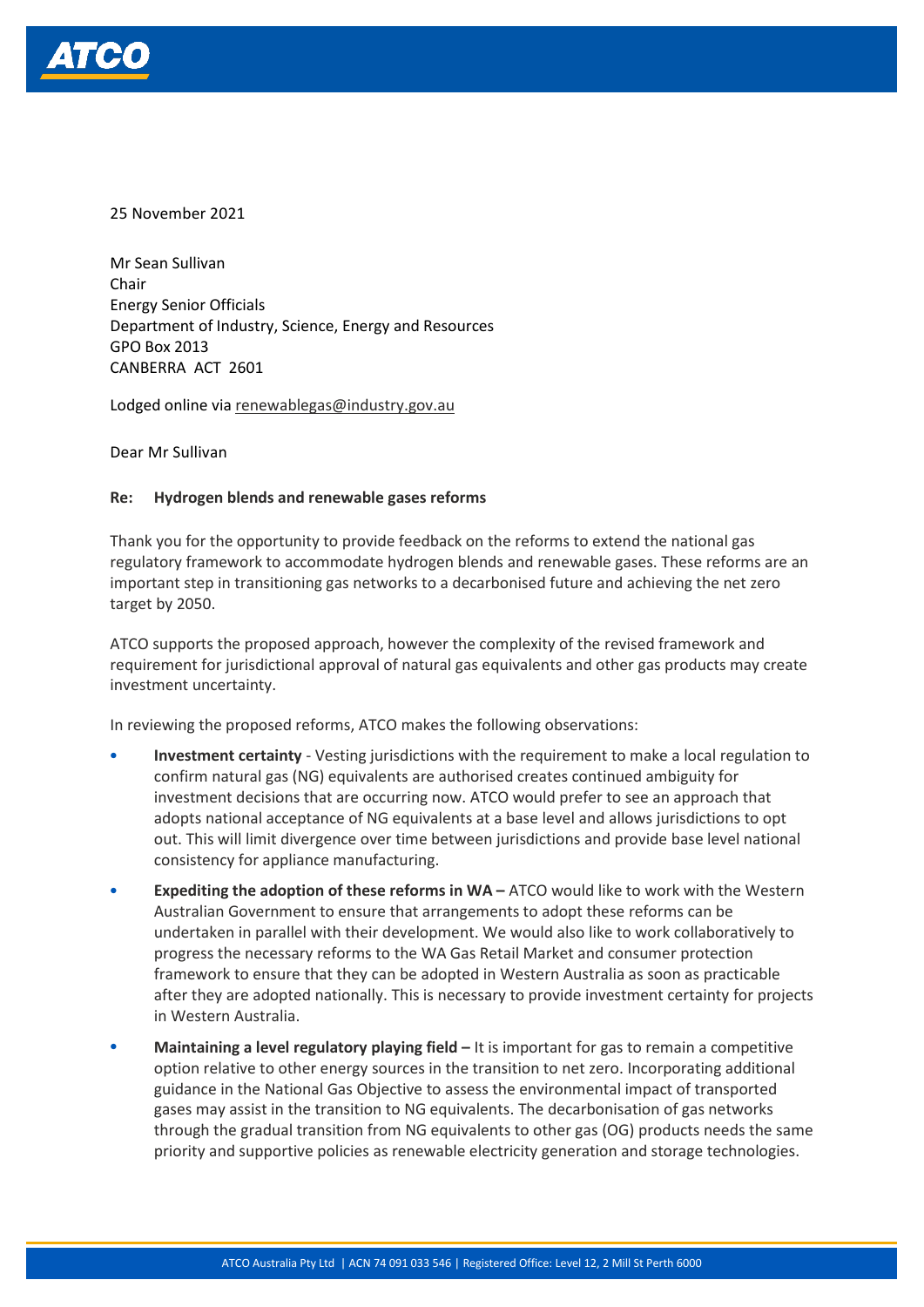- **Focus on gas specification –** The "suitability for consumption" limb for defining NG equivalents while important for consumers, is arguably already captured and addressed by jurisdictions existing responsibility to oversee the technical and safe transport of gases and may change over time by technology advancements.
- **Transitional provisions –** Transitional provisions are required to provide a means of capturing past network expenditure to accept NG equivalents.

ATCO have been investing in hydrogen since 2017 and are currently considering commercial investments in hydrogen blending and commercial scale hydrogen production in the Clean Energy Innovation Park. Meeting the timeframes for the next steps in the review process are important to ATCO and other stakeholders in making these important investment decisions. I'd appreciate if you could maintain the momentum of this review and be transparent on any changes to the timing of the next steps.

If you have any questions or would like to discuss any of the comments made in this submission, please contact myself or Simon Byrne, General Counsel on 0434 313 101.

Yours sincerely

**J.D. Patrick Creaghan** Country Chair

ATCO Australia

Att. ATCO response to NGL NERL Reform Officials Consultation Paper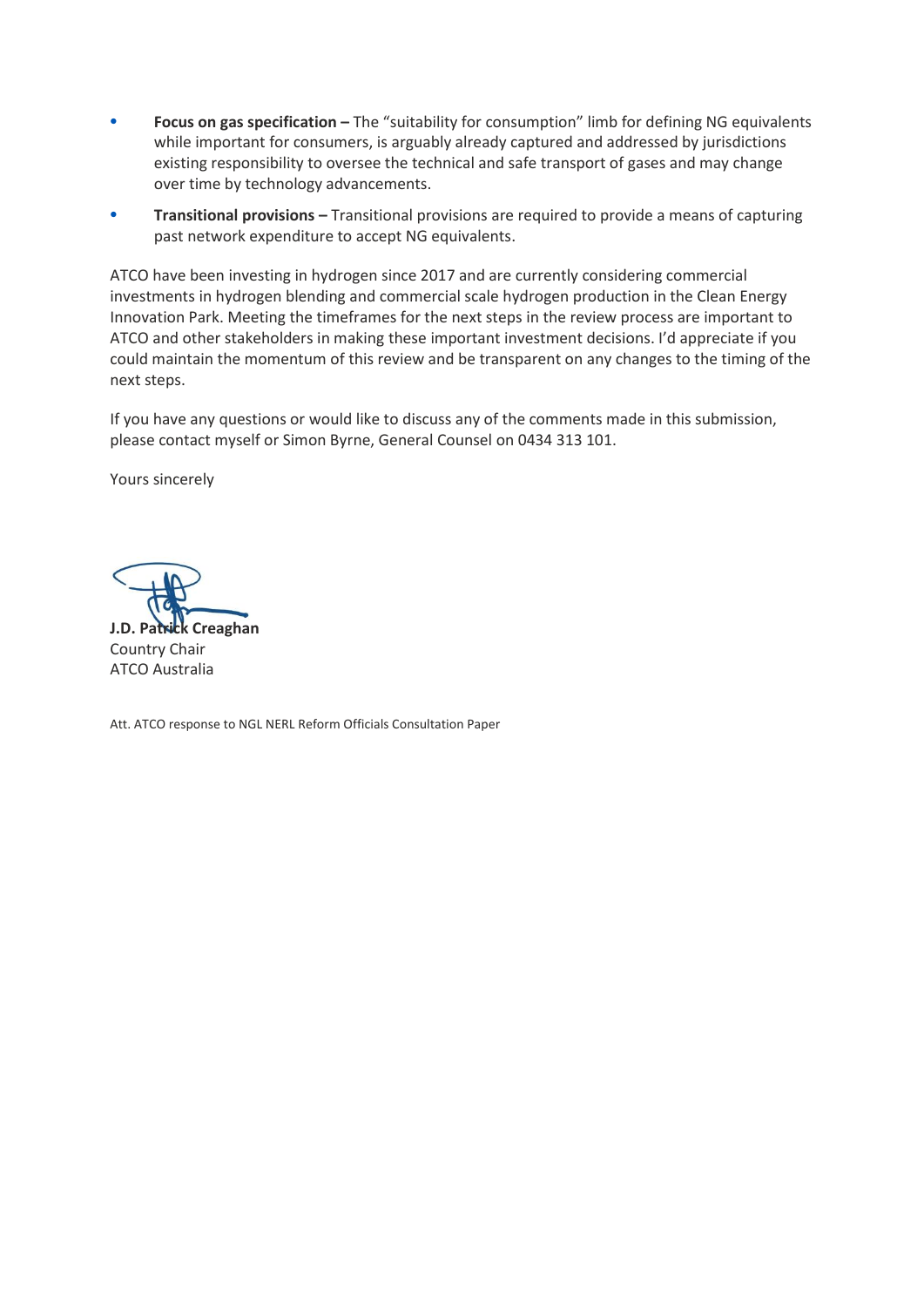# **Attachment 1: Officials' Consultation Paper – Stakeholder feedback template**

### **Submission from ATCO Australia**

The template below has been developed to enable stakeholders to provide feedback on how the NGL, NERL and, where relevant, the Regulations made under the NGL and NERL, could be amended to:

- extend the application of the national gas regulatory framework to NG equivalents; and
- where it is appropriate to do so, provide for OG products to be accommodated by the national gas regulatory framework over time

Officials strongly encourage stakeholders to use this template, so that it can have due regard to the views expressed by stakeholders on each issue. If you wish to provide additional feedback outside the template, wherever possible please reference the relevant question to which your feedback relates.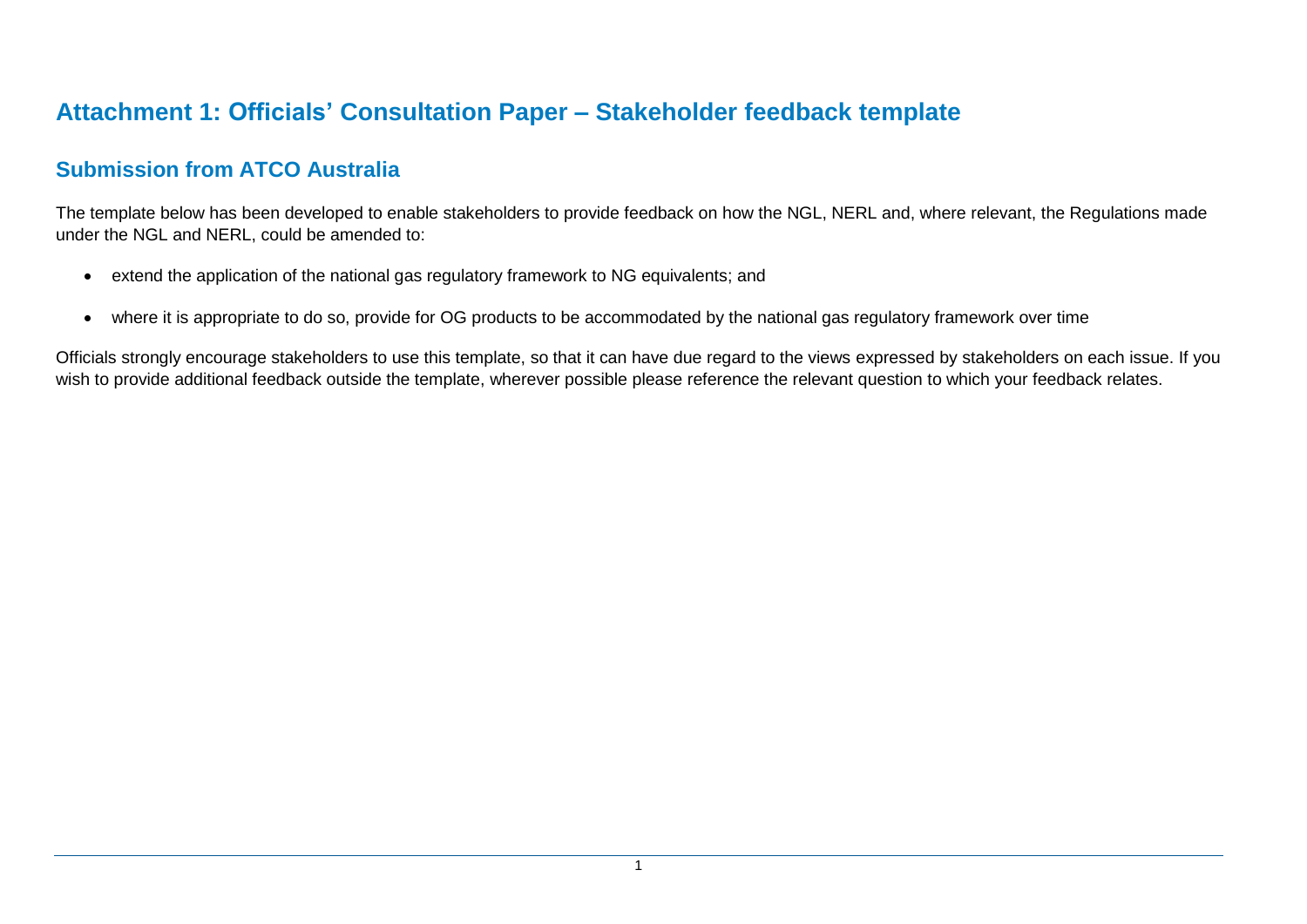# **Chapter 4: Extending the NGL and NERL to natural gas equivalents**

| No. | <b>Questions</b>                                                                                                                                                                                                                                                              | <b>Feedback</b>                                                                                                                                                                                                                                                                                                                                                                                                                                                                   |
|-----|-------------------------------------------------------------------------------------------------------------------------------------------------------------------------------------------------------------------------------------------------------------------------------|-----------------------------------------------------------------------------------------------------------------------------------------------------------------------------------------------------------------------------------------------------------------------------------------------------------------------------------------------------------------------------------------------------------------------------------------------------------------------------------|
|     | Section 4.3: Potential approach to extending the NGL                                                                                                                                                                                                                          |                                                                                                                                                                                                                                                                                                                                                                                                                                                                                   |
|     | Section 4.2.1: Extension to NG equivalents and related facilities and activities                                                                                                                                                                                              |                                                                                                                                                                                                                                                                                                                                                                                                                                                                                   |
|     | What are your views on the potential approach to extending the application of the NGL to<br>NG equivalents and related facilities and activities? Are there any other approaches that<br>you think would better achieve the objectives of Energy Ministers (see section E.3)? | ATCO supports the approach to extend the application of the NGL to Natural Gas (NG)<br>equivalents and related facilities and activities, but is concerned that the additional<br>complexity and requirement for jurisdictional approval of NG equivalents may create<br>investment uncertainty.<br>NG equivalents is proposed to be determined by reference to whether the gas is "<br>safe for use in natural gas appliances." The focus on suitability for consumption creates |
|     |                                                                                                                                                                                                                                                                               | uncertainty due to the different characteristics of Type A and Type B appliances and<br>may not account for changing technologies that may alter the ability for new gases to<br>be consumed in the same manner as natural gas in the future. Instead, consideration<br>should be given to the removal of this requirement and instead reference an external<br>standard, such as AS4645, or the jurisdictional gas standards legislation.                                        |
|     |                                                                                                                                                                                                                                                                               | In comparison, the European Union's regulatory framework uses "open and non-<br>discriminatory fuel definitions", in combination with explicit adoption of ISO standards<br>and mandated acceptable blend levels <sup>1</sup> .                                                                                                                                                                                                                                                   |
|     |                                                                                                                                                                                                                                                                               | Transitioning to net zero will require a level regulatory playing field for efficient<br>investment decisions to be made on a range of decarbonised energy solutions to<br>achieve at the lowest cost to customers. Incorporating additional guidance in the<br>National Gas Objective to consider the environmental impact of transported gases and<br>the need to decarbonise existing gas networks for longevity of pipeline assets could<br>assist.                           |
|     |                                                                                                                                                                                                                                                                               | For example, the WA Electricity Networks Access Code includes the following objective<br>- similar consideration to amend the National Gas Objective could provide guidance to<br>the regulator and industry in the transition to natural gas equivalents:                                                                                                                                                                                                                        |
|     |                                                                                                                                                                                                                                                                               | the environmental consequences of energy supply and consumption, including<br>reducing greenhouse gas emissions, considering land use and biodiversity impacts,<br>and encouraging energy efficiency and demand management.                                                                                                                                                                                                                                                       |

<sup>1</sup> Future Fuels CRC, RP 2.2-01: Regulatory mapping for future fuels Final Report, June 2020 p48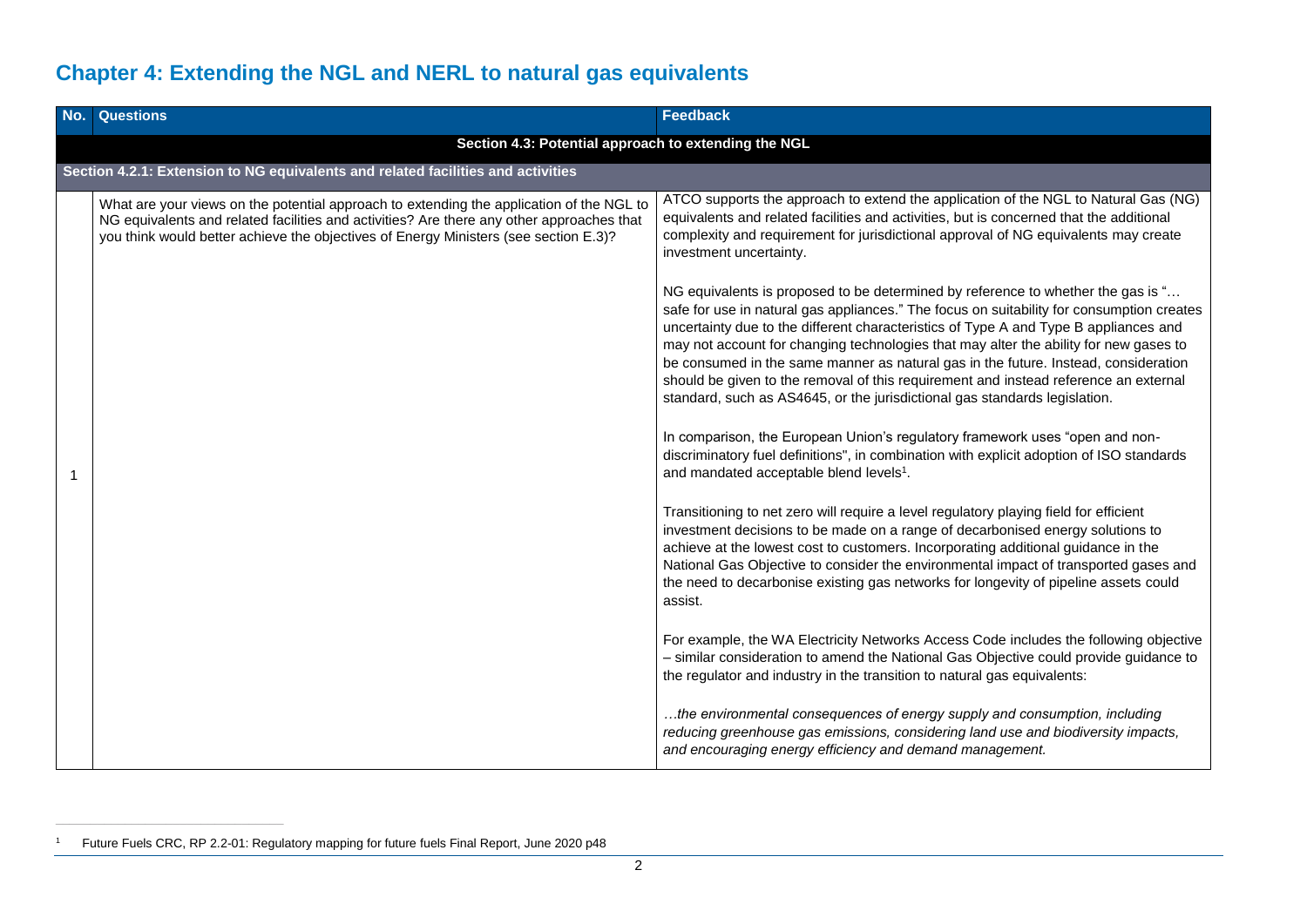|   | What are your views on the policy intention to enable all elements of the national gas<br>regulatory framework to apply to NG equivalents and their related facilities and activities<br>in the same way that they do to natural gas? | ATCO supports the policy intent to enable all elements of the national gas regulatory<br>framework to apply to NG equivalents. Natural gas pipelines are on a decarbonisation<br>journey and these reforms are an important enabler of this transition. From a consumer<br>perspective, biogas or low level natural gas-hydrogen blends are suitable for<br>consumption by consumers in existing appliances and are no different from natural gas<br>from the end user perspective.                                                                                                     |
|---|---------------------------------------------------------------------------------------------------------------------------------------------------------------------------------------------------------------------------------------|-----------------------------------------------------------------------------------------------------------------------------------------------------------------------------------------------------------------------------------------------------------------------------------------------------------------------------------------------------------------------------------------------------------------------------------------------------------------------------------------------------------------------------------------------------------------------------------------|
|   |                                                                                                                                                                                                                                       | In Western Australia, apart from the economic regulation framework, most of the other<br>elements of the national gas regulatory framework do not apply. ATCO understands<br>that the WA Government will work to adopt the reforms and we look forward to working<br>closely with the WA Government on these changes. It is important that any necessary<br>reforms to the WA Gas Retail Market and consumer protection framework in Western<br>Australia follow the national implementation as soon as practicable to provide<br>investment certainty for projects in this transition. |
|   |                                                                                                                                                                                                                                       | ATCO would like additional clarity on what is covered by the "related facilities and<br>activities" aspect of the NG equivalents definition. Clarification is needed on whether it<br>includes or excludes:                                                                                                                                                                                                                                                                                                                                                                             |
|   |                                                                                                                                                                                                                                       | Production facilities, whether they be centralised or decentralised<br>п                                                                                                                                                                                                                                                                                                                                                                                                                                                                                                                |
| 2 |                                                                                                                                                                                                                                       | <b>Blending facilities</b><br>п                                                                                                                                                                                                                                                                                                                                                                                                                                                                                                                                                         |
|   |                                                                                                                                                                                                                                       | Refuelling infrastructure connected to a pipeline                                                                                                                                                                                                                                                                                                                                                                                                                                                                                                                                       |
|   |                                                                                                                                                                                                                                       | Economic regulation aspects of the framework should only apply to NG equivalents in<br>areas where it can be demonstrated that a monopoly exists and that the benefits of<br>regulation outweigh the costs.                                                                                                                                                                                                                                                                                                                                                                             |
|   |                                                                                                                                                                                                                                       | The framework should continue to operate for NG equivalents as it does for natural<br>gas, and include certain related facilities and activities for NG equivalents which directly<br>contribute to the delivery of NG equivalents to multiple customers. This includes:                                                                                                                                                                                                                                                                                                                |
|   |                                                                                                                                                                                                                                       | facilities for blending biogas or hydrogen with natural gas to create the NG<br>п<br>equivalent when this facility is connected to the pipeline                                                                                                                                                                                                                                                                                                                                                                                                                                         |
|   |                                                                                                                                                                                                                                       | injection infrastructure.<br>$\blacksquare$                                                                                                                                                                                                                                                                                                                                                                                                                                                                                                                                             |
|   |                                                                                                                                                                                                                                       | Similar to natural gas, production facilities of the constituent gases (ie biogas and<br>hydrogen) should not be covered by the framework or subject to economic regulation.                                                                                                                                                                                                                                                                                                                                                                                                            |
|   |                                                                                                                                                                                                                                       | Transition provisions will be necessary to enable investment that occurred prior to the<br>introduction of these changes to be incorporated into the economic regulation<br>framework. Transitional provisions modelled on the speculative investment provisions                                                                                                                                                                                                                                                                                                                        |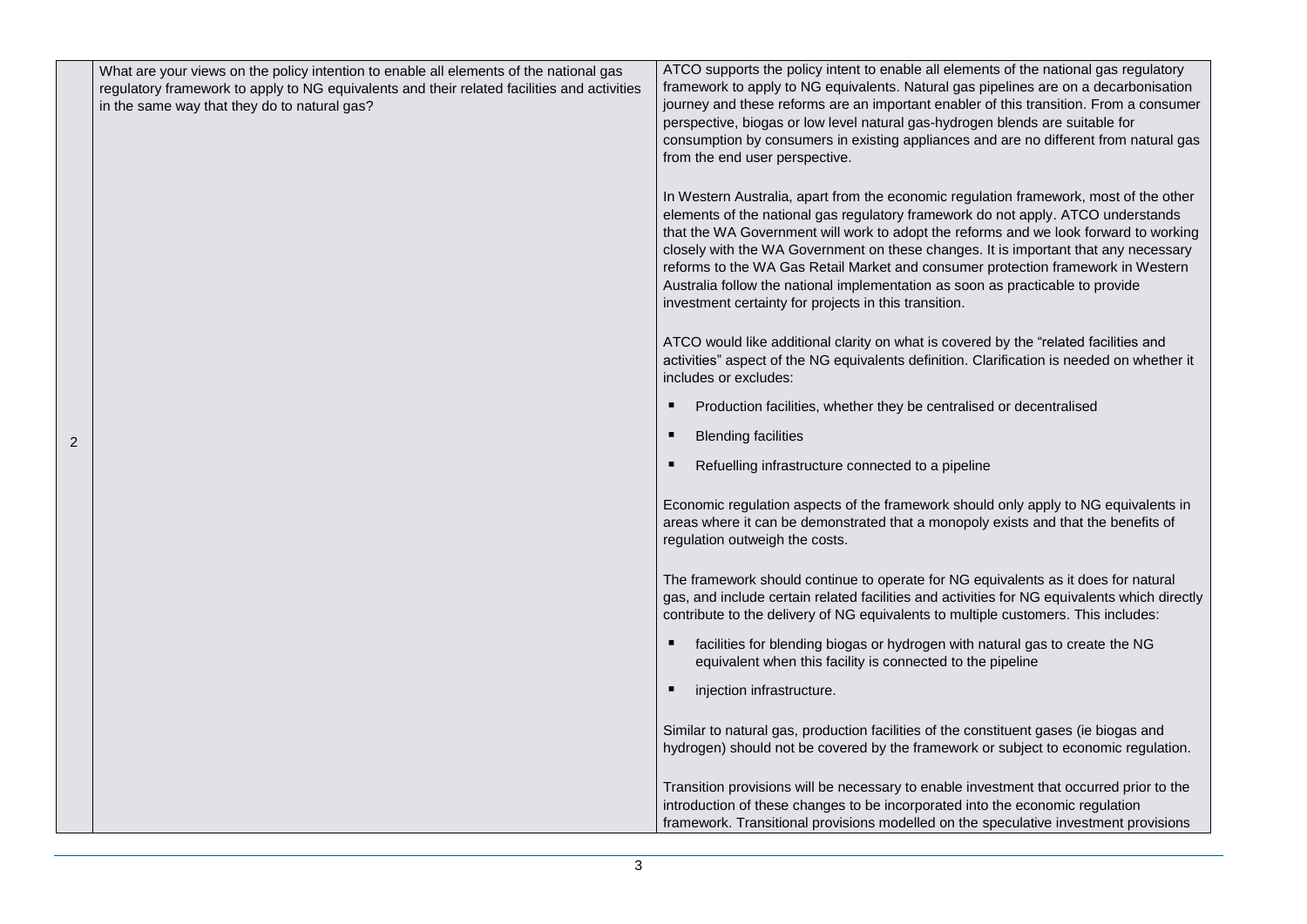| No. | <b>Questions</b>                                                                                                                                                                                                 | Feedback                                                                                                                                                                                                                                                                                                                                                                                                                                                                                                                                                                                                                                                                                                                                                                                                                                                                                                                                                                                                                                                                                                                                                                                                                                                                                    |
|-----|------------------------------------------------------------------------------------------------------------------------------------------------------------------------------------------------------------------|---------------------------------------------------------------------------------------------------------------------------------------------------------------------------------------------------------------------------------------------------------------------------------------------------------------------------------------------------------------------------------------------------------------------------------------------------------------------------------------------------------------------------------------------------------------------------------------------------------------------------------------------------------------------------------------------------------------------------------------------------------------------------------------------------------------------------------------------------------------------------------------------------------------------------------------------------------------------------------------------------------------------------------------------------------------------------------------------------------------------------------------------------------------------------------------------------------------------------------------------------------------------------------------------|
|     |                                                                                                                                                                                                                  | in the NGR subject to the regulator satisfying itself that the investment is prudent and<br>efficient in the usual way.                                                                                                                                                                                                                                                                                                                                                                                                                                                                                                                                                                                                                                                                                                                                                                                                                                                                                                                                                                                                                                                                                                                                                                     |
|     | What are your views on the NGL requiring jurisdictions to make a local regulation to<br>confirm when a gas or gas blend authorised for supply through a pipeline (or part of a<br>pipeline) is an NG equivalent? | ATCO does not support the approach for local regulation to confirm the ability for a gas<br>or blend to be supplied through a pipeline, as it continues to create uncertainty for<br>investment decisions in networks which are occurring now.<br>ATCO would prefer to see an approach that allows national acceptance of NG<br>equivalents at a base level and allows jurisdictions to opt out. This will limit divergence<br>over time between jurisdictions and provide base level national consistency for<br>appliance manufacturing.<br>In WA, the gas distribution network already has local regulation coverage, through the<br>Gas Standards (Gas Supply and System Safety) Regulations 2000. Additionally, there<br>is a current proposal to amend the Regulations to specifically include reference to the<br>acceptability of hydrogen blended natural gas providing it complies with both AS/NZS<br>4645 and AS 4564. There appears to be little need for another instrument to authorise<br>supply.                                                                                                                                                                                                                                                                           |
| 3   |                                                                                                                                                                                                                  | The Future Fuels CRC regulatory mapping for future fuels, commented for WA that:<br>"The key sets of legislation covering distribution and downstream installations would<br>apply to hydrogen and biogas due to their inclusion in the definition of gas, with the<br>exception that the subordinate Gas Standards legislation is applicable to natural gas,<br>the definition of which would preclude blends of 50% hydrogen or above. Despite the<br>legislation being applicable to blends of less than 50% hydrogen, in reality the<br>application of the prescribed Australian standards would further limit the amount of<br>hydrogen able to be blended under this legislation"<br>Instead, ATCO prefers the 'opt-out' approach that is proposed only as a transitional<br>measure for existing natural gas distribution pipelines that are already supplying a low<br>level blend. Adopting an 'opt-out' approach for all distribution pipelines will avoid the<br>need for additional legislation to enable the application of the NGL/NGR framework to<br>NG equivalent. It appears unnecessary to create another local regulation of this nature<br>for a gas or gas blend when determining the suitability of gas already falls within the<br>responsibility of jurisdictions. |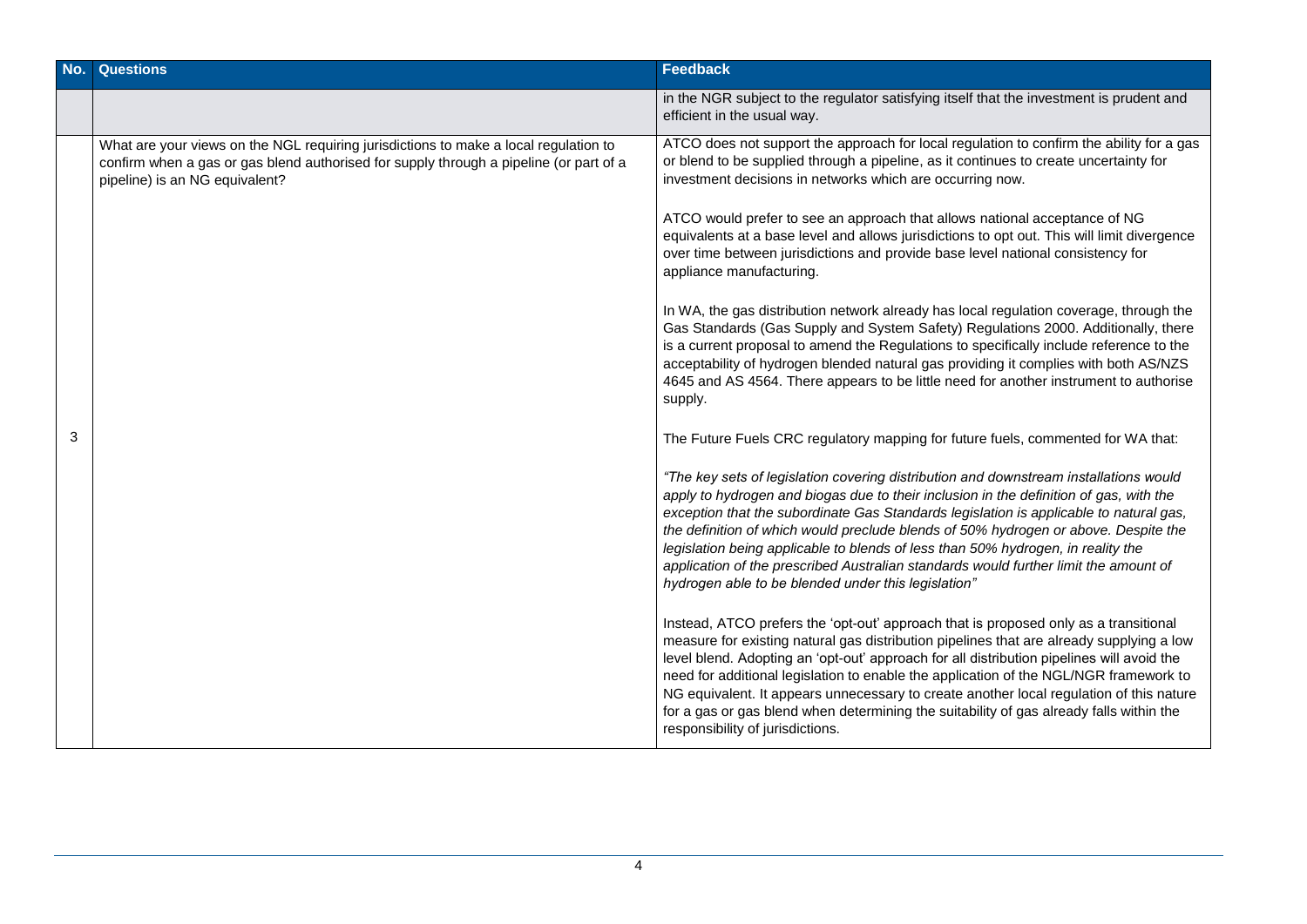| No.            | <b>Questions</b>                                                                                                                                                                                                                     | Feedback                                                                                                                                                                                                                                                                                                                                                                                                                                                                                                                                                                                                                                                                                                                                                                                                                                                                    |
|----------------|--------------------------------------------------------------------------------------------------------------------------------------------------------------------------------------------------------------------------------------|-----------------------------------------------------------------------------------------------------------------------------------------------------------------------------------------------------------------------------------------------------------------------------------------------------------------------------------------------------------------------------------------------------------------------------------------------------------------------------------------------------------------------------------------------------------------------------------------------------------------------------------------------------------------------------------------------------------------------------------------------------------------------------------------------------------------------------------------------------------------------------|
| $\overline{A}$ | Who is likely to operate the blending facilities involved in the creation of NG equivalent<br>blends?                                                                                                                                | For distribution pipelines, blending facilities are likely to be operated by the network<br>service provider. This is because the distribution network service provider has an<br>obligation to ensure that the blended gas meets the relevant gas standards and blend<br>levels.<br>Therefore, facilities for blending biogas or hydrogen with natural gas to create the NG<br>equivalents should be captured by the economic regulation framework when connected<br>to the distribution pipeline network. In this regard, blending facilities will be similar to<br>gate stations in the current framework.<br>ATCO considers the definition of 'pipeline' in the NGL, in particular part (g), will need to<br>be carefully reviewed to ensure that blending facilities can be captured by the pipeline<br>definition.                                                    |
| 5              | Do you think blending facilities should be subject to the same economic regulatory<br>framework that applies to pipelines? Please explain your response to this question.                                                            | ATCO agrees that blending facilities should be captured by the economic regulation<br>framework when this facility is integral to the supply of NG equivalents and connected<br>to the distribution pipeline. The regulatory treatment of blending facilities needs to<br>support the competitive production and supply of constituent gases. Constituent gases<br>may be delivered by pipelines, but they may also be delivered to blending facilities by<br>truck. Applying the economic regulation framework to blending facilities supports<br>multiple parties suppling constituent gases to the distribution pipeline.<br>Furthermore, adopting the economic regulation framework to blending facilities will<br>ensure that consumers and network service providers have a consistent framework that<br>ensures a fair price for consumers and return for investors. |
| 6              | Are there any specific physical characteristics of NG equivalents or the supply chain for<br>these products that you consider should be taken into account when extending the<br>natural gas regulatory framework to NG equivalents? | The framework needs to be flexible enough to be able to accommodate both the<br>centralised production and blending of NG equivalents as well as decentralised (or<br>distributed) production and blending of NG equivalents. This is because as the cost of<br>electrolysers decrease, the production of hydrogen may not need to be dependent on<br>the location of renewable energy resources. There may be an ability for smaller<br>electrolysers to be located close to consumer demands, which may affect the future<br>supply chain of the NG equivalents.                                                                                                                                                                                                                                                                                                          |
| $\overline{7}$ | Are there any other observations you would like to make about the potential approach to<br>extending the application of the NGL to NG equivalents and related facilities and<br>activities?                                          |                                                                                                                                                                                                                                                                                                                                                                                                                                                                                                                                                                                                                                                                                                                                                                                                                                                                             |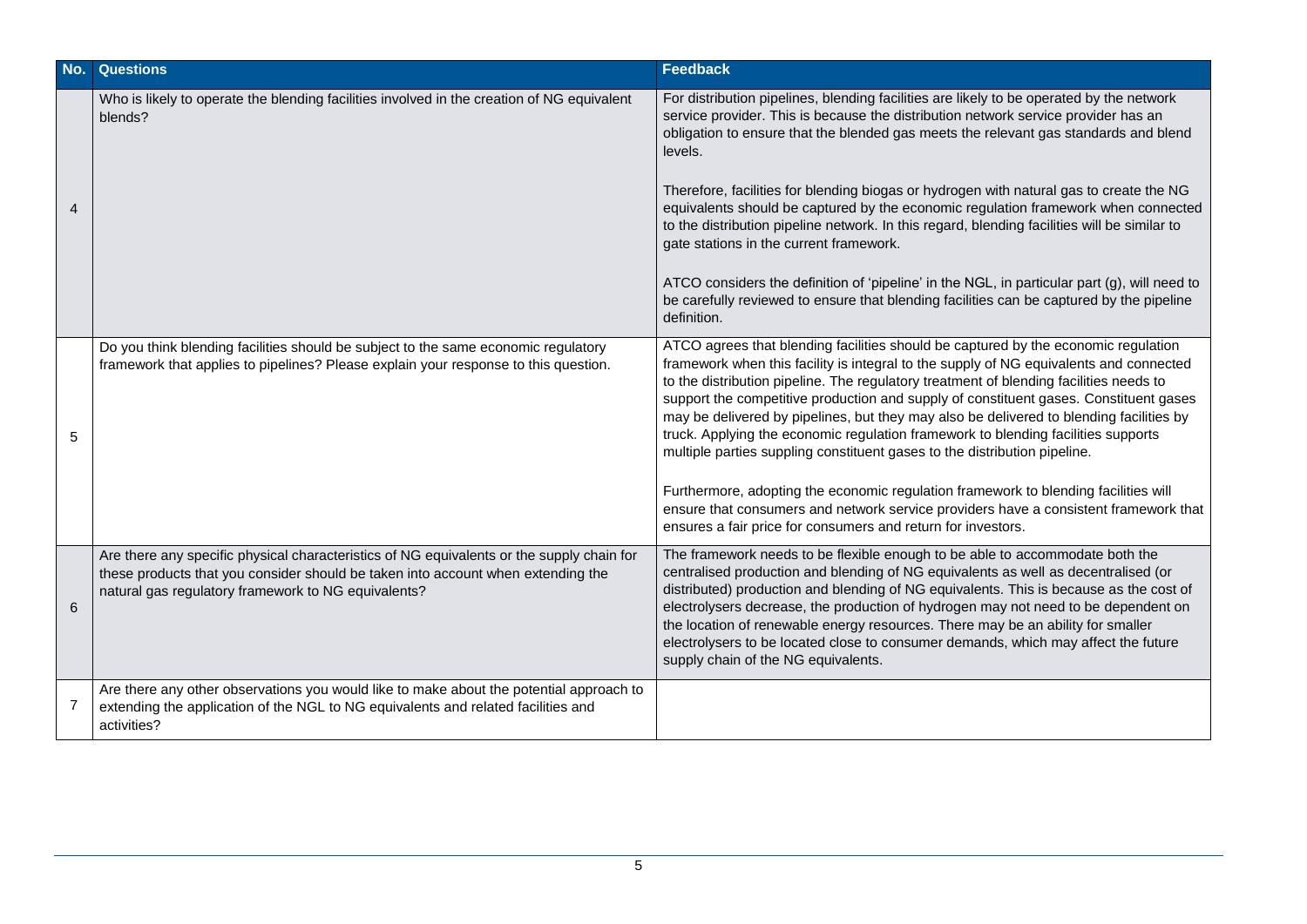| No. | <b>Questions</b>                                                                                                                                                                                                                                                                     | <b>Feedback</b>                                                                                                                                                                                                                                                                                                                                                                                                                                                                                                                                                                                                                                                                                                                                                                                                                      |  |
|-----|--------------------------------------------------------------------------------------------------------------------------------------------------------------------------------------------------------------------------------------------------------------------------------------|--------------------------------------------------------------------------------------------------------------------------------------------------------------------------------------------------------------------------------------------------------------------------------------------------------------------------------------------------------------------------------------------------------------------------------------------------------------------------------------------------------------------------------------------------------------------------------------------------------------------------------------------------------------------------------------------------------------------------------------------------------------------------------------------------------------------------------------|--|
| 8   | Are there any other changes that you think need to be made to the NGL to<br>accommodate NG equivalents and related facilities and activities?                                                                                                                                        | Transitional provisions are required for prior investments in facilities that support the<br>transition to accommodate NG equivalents, such as investments in hydrogen.<br>The transitional provision must enable the regulator to consider prior expenditure in a<br>similar manner to the operation of the existing "speculative investment" in the<br>NGL/NGR. This will enable the network service provider to seek the inclusion of prior<br>investments into the Regulated Asset Base but with the oversight of the regulator<br>(subject to the provision of NGR 79).                                                                                                                                                                                                                                                         |  |
|     | Section 4.2.2: Extension to constituent gases and related facilities and activities                                                                                                                                                                                                  |                                                                                                                                                                                                                                                                                                                                                                                                                                                                                                                                                                                                                                                                                                                                                                                                                                      |  |
| 9   | What are you views on the proposal to amend the NGL to enable the national gas<br>regulatory framework to apply to the constituent gases and related facilities and activities<br>involved in the supply of NG equivalents (where appropriate to do so) set out in section<br>4.2.2? | ATCO supports the conditional application of the regulatory framework to constituent<br>gases and related facilities and activities. This approach will amend the NGL to be<br>ready for the application of the regulatory framework at the appropriate time. The timing<br>of the application should be at jurisdictional discretion under an 'opt-in' approach and<br>should closely relate to the timing for OG products to be included in the framework.                                                                                                                                                                                                                                                                                                                                                                         |  |
| 10  | What are your views on the proposal that pipelines involved in the transportation of a<br>constituent gas (e.g. a hydrogen pipeline) be subject to economic regulation under the<br>NGL and NGR?                                                                                     | ATCO supports the conditional application of economic regulation to the transportation<br>of constituent gases. The timing of the application should be at jurisdictional discretion<br>under an 'opt-in' approach and relate closely to the timing for OG products to be<br>included in the framework. Jurisdictions should seek to apply the economic regulation<br>framework to constituent gases where the benefits outweigh the costs and only when<br>market power may be exercised.                                                                                                                                                                                                                                                                                                                                           |  |
| 11  | Are there any other observations you would like to make about the potential approach to<br>extending the application of the NGL to constituent gases and related facilities and<br>activities?                                                                                       | Unnecessary prescription in definitions may result in unintended consequences and<br>limit the flexibility in the framework to extending its application over time to new gases.<br>In the proposed approach, the primary difference between constituent gases and other<br>gas products is from consumer use, the gases themselves could be the same. In time,<br>consumer appliances could change to accommodate a greater range of gases. It is<br>unclear from the perspective of pipeline economic regulation why this distinction is<br>needed as it does not impact on the monopoly power of the pipeline under regulation. A<br>definition that addresses both constituent gases and other gas products may provide<br>greater flexibility into the future as pipelines seek to accommodate other gas products<br>primarily. |  |
| 12  | Are there any other approaches that you think would better achieve the objectives of<br>Energy Ministers (see section E.3)?                                                                                                                                                          |                                                                                                                                                                                                                                                                                                                                                                                                                                                                                                                                                                                                                                                                                                                                                                                                                                      |  |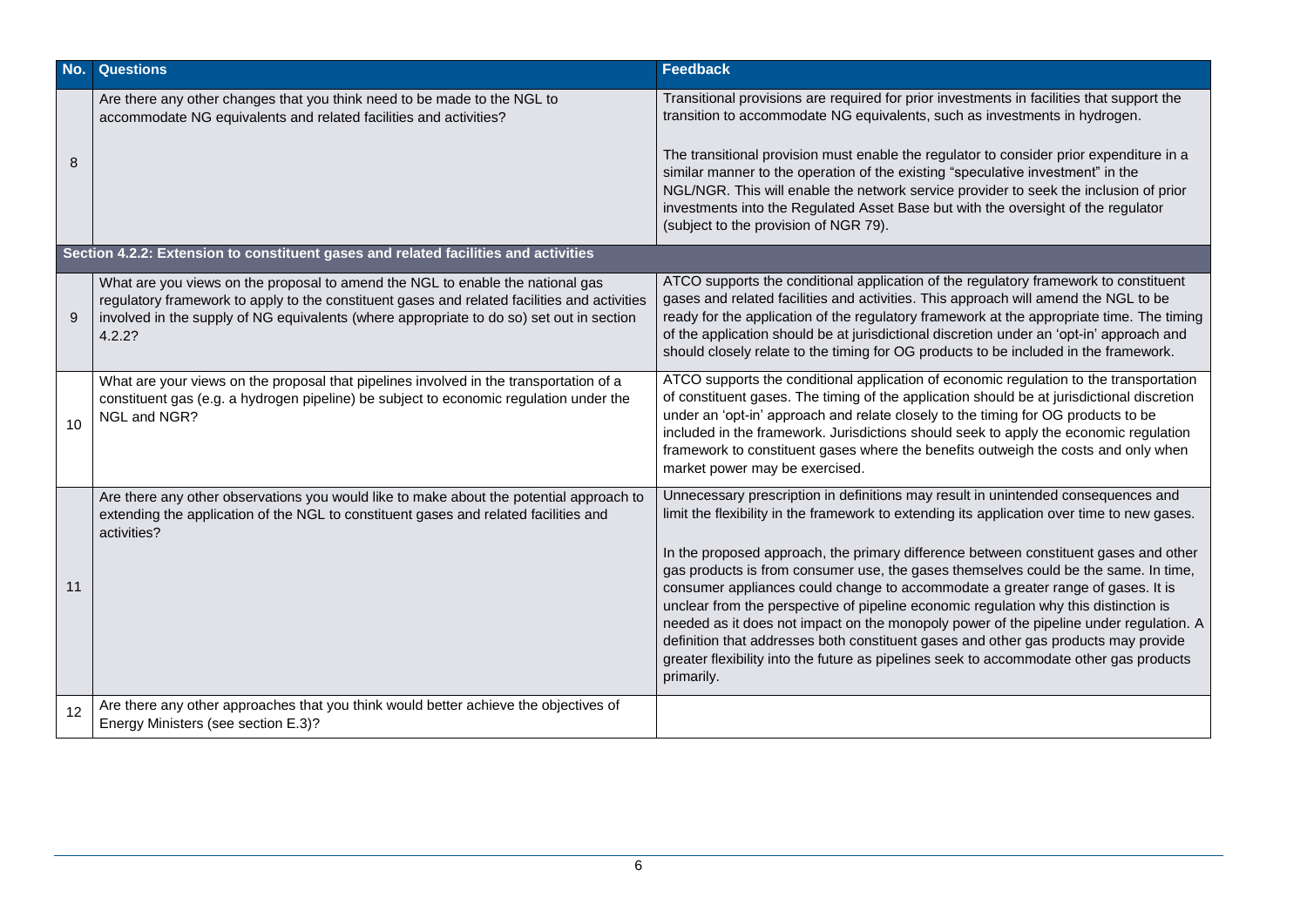| No. | <b>Questions</b>                                                                                                                                                                                                                                                                                                                                                                                          | <b>Feedback</b>                                                                                                                                                                                                                                                                                                                                                                                                                                                                                                                                                                                                                                                                                                                            |  |
|-----|-----------------------------------------------------------------------------------------------------------------------------------------------------------------------------------------------------------------------------------------------------------------------------------------------------------------------------------------------------------------------------------------------------------|--------------------------------------------------------------------------------------------------------------------------------------------------------------------------------------------------------------------------------------------------------------------------------------------------------------------------------------------------------------------------------------------------------------------------------------------------------------------------------------------------------------------------------------------------------------------------------------------------------------------------------------------------------------------------------------------------------------------------------------------|--|
| 13  | Are there any other changes that you think need to be made to the NGL to<br>accommodate constituent gases and related facilities and activities?                                                                                                                                                                                                                                                          | ATCO supports the adoption of a renewable energy target for gas to incentivise<br>widespread blending of constituent gases within the gas distribution network. A<br>renewable energy target will help build domestic demand for hydrogen and renewable<br>gases, driving investment in production facilities, the use of hydrogen and renewable<br>gases in pipelines and consequently the development of hydrogen hubs. Our work on<br>the emerging hydrogen market in WA indicates that there is gap between when<br>markets will develop and hydrogen production capacity. Bridging this gap with demand<br>created by the use of NG equivalents with support industry development and gas<br>networks transition to net zero by 2050. |  |
|     | Section 4.2.2: Extension of market bodies' functions and powers                                                                                                                                                                                                                                                                                                                                           |                                                                                                                                                                                                                                                                                                                                                                                                                                                                                                                                                                                                                                                                                                                                            |  |
| 14  | What are your views on the potential approach to extending market body functions and<br>powers set out in section 4.2.3 to:                                                                                                                                                                                                                                                                               |                                                                                                                                                                                                                                                                                                                                                                                                                                                                                                                                                                                                                                                                                                                                            |  |
|     | (a) NG equivalents and related facilities and activities?                                                                                                                                                                                                                                                                                                                                                 |                                                                                                                                                                                                                                                                                                                                                                                                                                                                                                                                                                                                                                                                                                                                            |  |
|     | constituent gases and related facilities and activities?                                                                                                                                                                                                                                                                                                                                                  |                                                                                                                                                                                                                                                                                                                                                                                                                                                                                                                                                                                                                                                                                                                                            |  |
| 15  | Do you think arrangements are needed for distribution pipelines attached to the DWGM<br>and STTM to provide for independent management of blending limits (or gas<br>specification requirement) imposed by a jurisdiction? If you think AEMO or another third<br>party should be responsible for this function, please explain what costs and benefits you<br>think would be associated with it doing so. |                                                                                                                                                                                                                                                                                                                                                                                                                                                                                                                                                                                                                                                                                                                                            |  |
| 16  | Are there any other changes to market body functions and powers required to<br>accommodate NG equivalents, their constituent gases, or related facilities and activities?                                                                                                                                                                                                                                 |                                                                                                                                                                                                                                                                                                                                                                                                                                                                                                                                                                                                                                                                                                                                            |  |
| 17  | Are there any other approaches that you think would better achieve the objectives of<br><b>Energy Ministers?</b>                                                                                                                                                                                                                                                                                          |                                                                                                                                                                                                                                                                                                                                                                                                                                                                                                                                                                                                                                                                                                                                            |  |
|     | Section 4.3: Potential approach to extending the NERL                                                                                                                                                                                                                                                                                                                                                     |                                                                                                                                                                                                                                                                                                                                                                                                                                                                                                                                                                                                                                                                                                                                            |  |
| 18  | What are your views on the potential approach to extending the application of the NERL<br>to NG equivalents set out in section 4.3?                                                                                                                                                                                                                                                                       |                                                                                                                                                                                                                                                                                                                                                                                                                                                                                                                                                                                                                                                                                                                                            |  |
| 19  | What are your views on the potential approach to extending the AER's and AEMC's<br>functions and powers under the NERL to NG equivalents set out in section 4.3?                                                                                                                                                                                                                                          |                                                                                                                                                                                                                                                                                                                                                                                                                                                                                                                                                                                                                                                                                                                                            |  |
| 20  | Are any other changes to the NERL or the market bodies' functions and powers under<br>the NERL required to accommodate NG equivalents?                                                                                                                                                                                                                                                                    |                                                                                                                                                                                                                                                                                                                                                                                                                                                                                                                                                                                                                                                                                                                                            |  |
| 21  | Are there any other approaches that you think would better achieve the objectives of<br>Energy Ministers (see section E.3)?                                                                                                                                                                                                                                                                               |                                                                                                                                                                                                                                                                                                                                                                                                                                                                                                                                                                                                                                                                                                                                            |  |